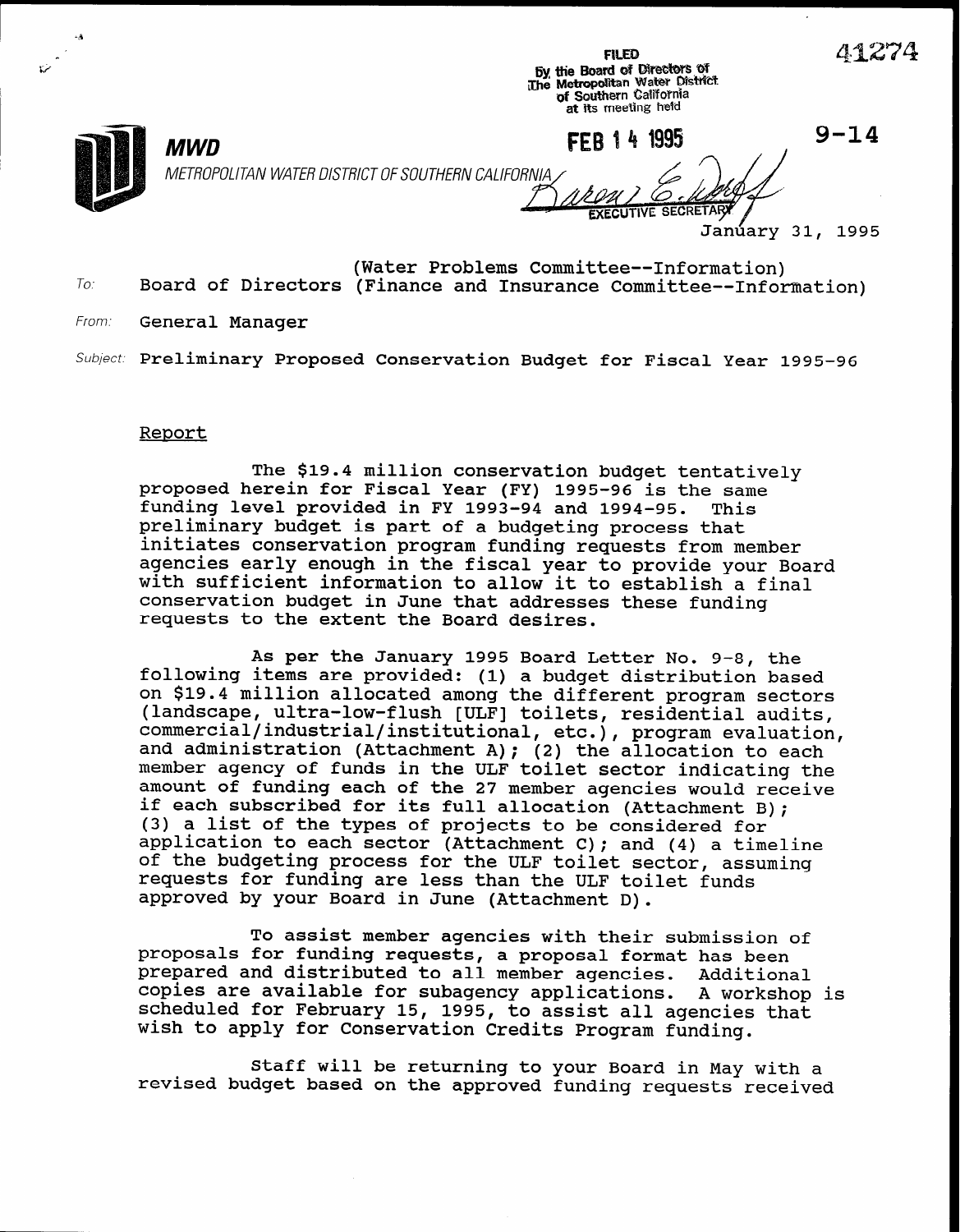Board of Directors -2- January 31, 1995

",

. w-

from member and subagencies by the March 15 deadlin established in the January Board lett $\epsilon$ 

**Recommendation** 

For information only.

John R. Wodraska General Manager

Submitted by:

Debra C. Man, Chie

Planning and Resource

Concur:

John(R. wdraska

General Manager

JPW:cl

Attachments (4)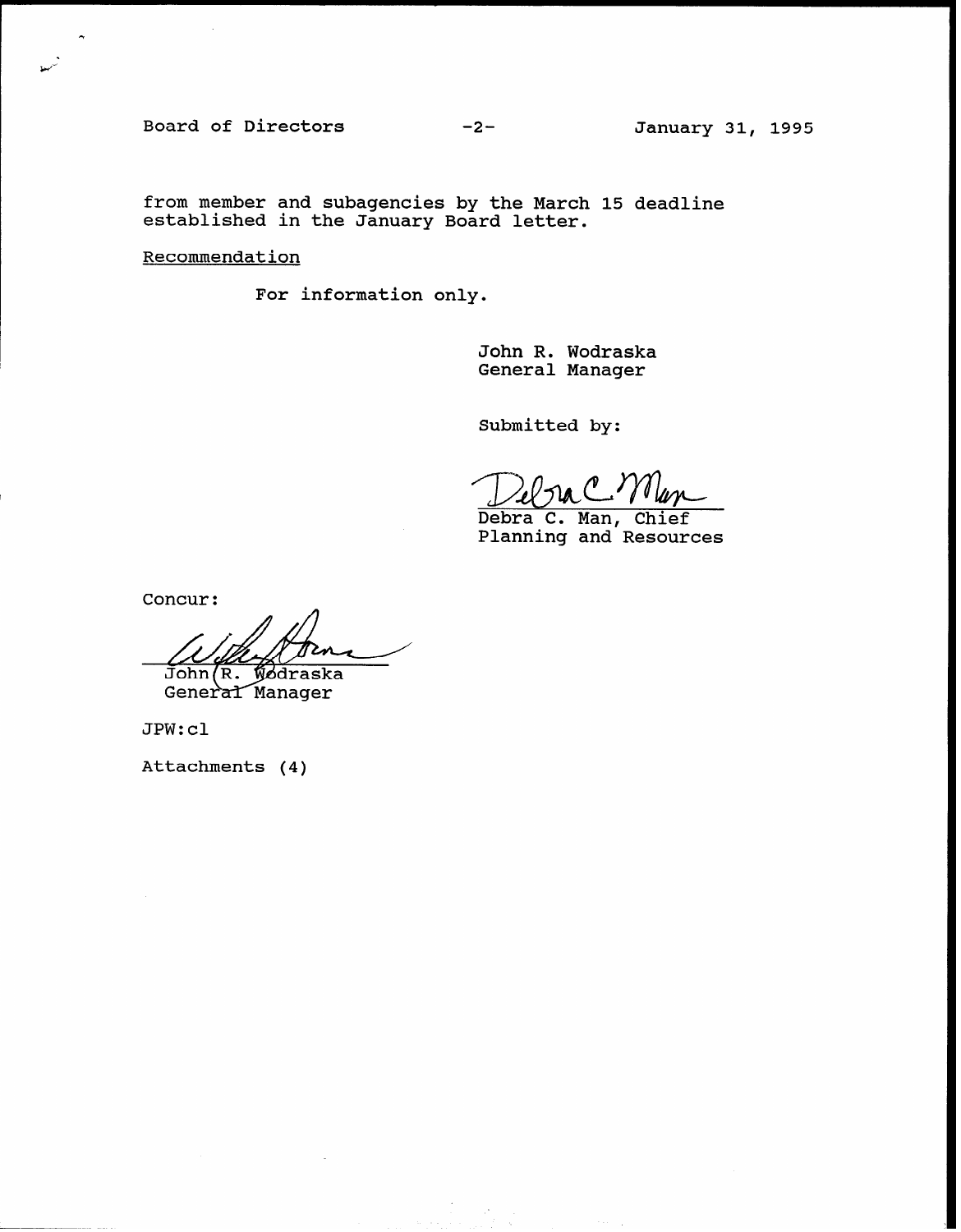

## TOTAL PRELIMINARY PROPOSED BUDGET: \$19.4 MILLION

41274

 $\cdot$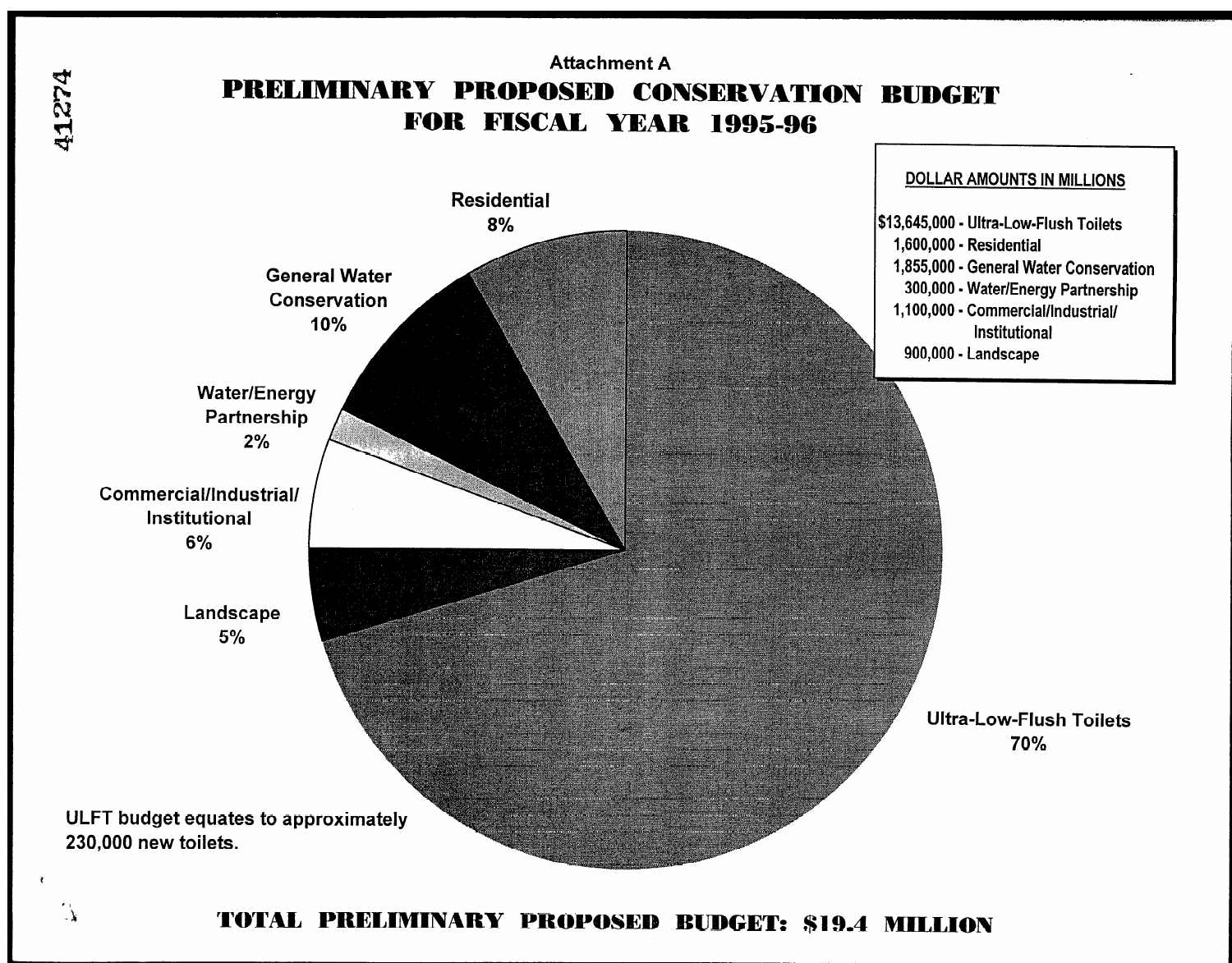# ATTACHMENT B 41274

# ULF TOILETALLOCATION FISCAL YEAR 1995-96

| PROPOSED ULF TOILET BUDGET:            |              |                                                            | \$13,645,000                       |
|----------------------------------------|--------------|------------------------------------------------------------|------------------------------------|
| <b>MEMBER AGENCY</b>                   |              | <b>TOTAL SERVICE</b><br><b>AREA URBAN</b><br><b>DEMAND</b> | <b>BUDGET</b><br><b>ALLOCATION</b> |
| <b>Anaheim</b>                         |              | 1.93%                                                      | \$263,349                          |
| <b>Beverly Hills</b>                   |              | 0.50%                                                      | \$68,225                           |
| Burbank                                |              | 0.76%                                                      | \$103,702                          |
| <b>Calleguas MWD</b>                   |              | 3.63%                                                      | \$495,314                          |
| <b>Central Basin MWD</b>               |              | 7.14%                                                      | \$974,253                          |
| <b>Chino Basin MWD</b>                 |              | 4.71%                                                      | \$642,680                          |
| <b>Coastal MWD</b>                     |              | 1.50%                                                      | \$204,675                          |
| Compton                                |              | 0.32%                                                      | \$43,664                           |
| <b>Eastern MWD</b>                     |              | 2.63%                                                      | \$358,864                          |
| <b>Foothill MWD</b>                    |              | 0.48%                                                      | \$65,496                           |
| Fullerton                              |              | 0.88%                                                      | \$120,076                          |
| Glendale                               |              | 1.06%                                                      | \$144,637                          |
| <b>Las Virgenes MWD</b>                |              | 0.82%                                                      | \$111,889                          |
| <b>Long Beach</b>                      |              | 2.34%                                                      | \$319,293                          |
| Los Angeles                            |              | 18.44%                                                     | \$2,516,138                        |
| <b>MWD of Orange County</b>            |              | 12.22%                                                     | \$1,667,419                        |
| Pasadena                               |              | 1.09%                                                      | \$148,731                          |
| <b>San Diego CWA</b>                   |              | 18.21%                                                     | \$2,484,755                        |
| San Fernando                           |              | 0.09%                                                      | \$12,281                           |
| <b>San Marino</b>                      |              | 0.16%                                                      | \$21,832                           |
| Santa Ana                              |              | 1.33%                                                      | \$181,479                          |
| <b>Santa Monica</b>                    |              | 0.41%                                                      | \$55,945                           |
| <b>Three Valleys MWD</b>               |              | 3.68%                                                      | \$502,136                          |
| <b>Torrance</b>                        |              | 0.82%                                                      | \$111,889                          |
| <b>Upper San Gabriel Valley MWD</b>    |              | 4.18%                                                      | \$570,361                          |
| <b>West Basin MWD</b>                  |              | 6.23%                                                      | \$850,084                          |
| <b>Western MWD of Riverside County</b> |              | 4.44%                                                      | \$605,838                          |
|                                        | <b>TOTAL</b> | 100.00%                                                    | \$13,645,005                       |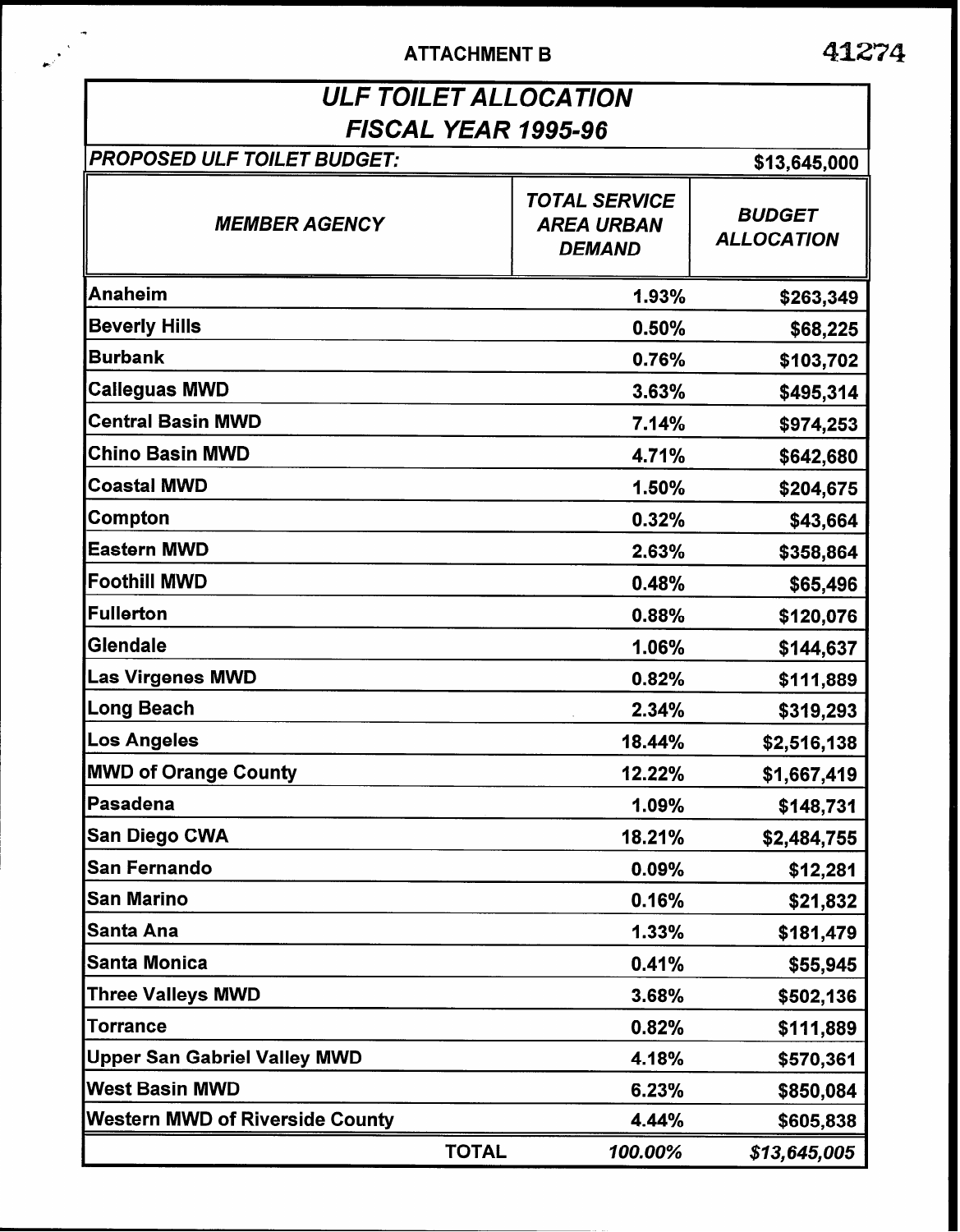4:1%X

#### ATTACHMENT C

#### EXAMPLES OF PROJECTS SUITABLE FOR CONSERVATION CREDITS PROGRAM FUNDING

#### 1. Commercial/Industrial/Institutional (CII)

- $\bullet$  Water use surveys to CII retail customers
- Special marketing and/or incentives to encourage CII retail customers to accept a survey and/or implement survey recommendations
- Review procedures of proposed water-use features for new CII construction
- Ultra-low-flush (ULF) toilet retrofit programs to CII customers
- Pilot projects that explore promising new water saving technologies and/or funding arrangements

#### 2. Residential

\* . . wr

- Ultra-low-flush toilet programs
- Showerhead programs
- Indoor/outdoor audit programs

#### 3. Landscape

- Moisture sensor retrofit programs
- **•** Irrigation system efficiency improvement programs
- Large turf audit programs

(Demonstration/xeriscape gardens and landscape education programs will not be funded.)

o:clustrll\mm\board\ccpprojs.doc